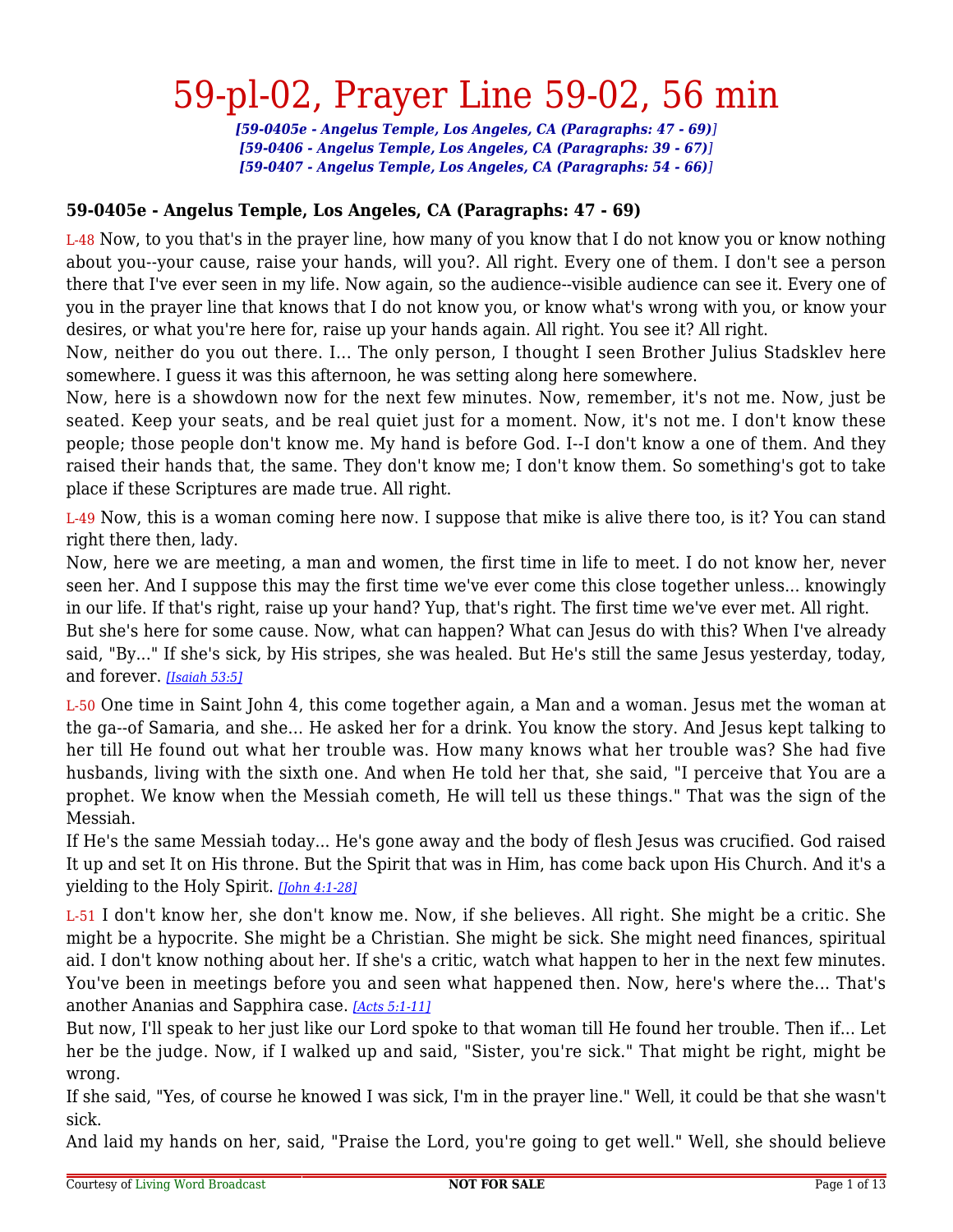that. But what if the Holy Spirit comes here, and goes back down her life, and tell her what she has been. Now, she knows whether that's the truth or not. And if He knows what has been, surely He will know what will be. You believe that?

L-52 I just want to talk to the woman just a moment. Being that this is our first time meeting, and you're quite sure that there's something taking place. Because, standing before a man wouldn't make you feel as you're feeling now. Did you ever see that picture of the Angel of the Lord, that Light, over where I was standing, that they taken? In Phoenix, Arizona, you saw it. All right. That same Light is between you and I now.

Now, if that is the same Pillar of Fire that led the children of Israel, He come and was made flesh. He said, "I came from God, and I go back to God." After His death, burial, and resurrection, and ascension, He met Paul on the road to Damascus. And what was He back again? That Pillar of Fire put Paul's eye's out, made him blind for a season. And He said, "Saul, Saul, why persecutest thou Me?" *[\[John 13:3\]](https://www.livingwordbroadcast.org/LWBKJVBible/?scripture=John13:3)* He said, "Who are You, Lord?"

He said, "I'm Jesus," the Pillar of Fire.

Now, if the life of the Vine produces something here, it's got to produce the same fruit here. Then if the Holy Spirit is in here, It'll... That same Pillar of Fire that's standing between you and I now, you being a woman and me man, and if It can reveal to me what you're here for, then God's interested in taking care of your needs. Is that right? Now, you be the judge. *[\[Acts 9:3-5\]](https://www.livingwordbroadcast.org/LWBKJVBible/?scripture=Acts9:3)*

L-53 If the audience still hears my voice. The woman seems to be going from me. And she's--she's suffering with a nervous condition. That's what she wants me to pray for. And that nervous condition causes a smothering around your heart; you congest, can't breath, you been to the hospital. That's true. If that's true, raise up your hand. Now, what do you believe did that?

Is He the same yesterday, today, and forever? I catch that feeling from somewhere, that you thought I guessed that. I did not guess that.

L-54 Let me speak to her again. I do not know what I told you, for it wasn't me speaking. I don't know you. But Something was using my lips to speak, told you the truth. If that's right, you be the judge. Raise your hand if that's right, told you the truth. All right. Yes. The woman, it's her... It's a man. It's her husband. He's suffering also. He's here. That's right. If I tell you what's wrong with your husband, will you believe It's the Holy Spirit speaking? He has arthritis. That's right. And you got daughter here also. You believe God can tell me what's wrong with your daughter? She's got a back trouble and weakness. That's right, isn't it. You're both going to be well, and so are you. Go on your road home, Jesus Christ makes you well. The Lord bless you.

L-55 Do you believe that the Son of God has risen from the dead, and He's here tonight in the form of the Holy Ghost? Now, He's just willing to do for you as He does here. Believe Him. Have faith.

Now the woman standing here is also a stranger. I do not know you. You don't know me, no more than you know me just by reading, or something like that. That's right. Now, if the Holy Spirit will reveal to me what you're here for, will you believe it to be Him? You'll know it'll have... You'll know it will. That's fine. The lady is suffering with a high blood pressure. I see them put that around your arm, and pump that little thing up. And it said that it was too much even for your age. And your eyes are bad. Another thing, if you pointed your finger toward your eyes then, and it might make a slip for someone... To the couple of people out there that might think that I said that, but I seen that anyhow. Let's stop again and talk a minute.

L-56 There's something wrong with your throat also. And your throat stops up, and you have to take some kind of drug to open it up. [The sister says, "No"--Ed.] Yes. And then you have a... Another thing, something about your, it's a... swallowing, or something. If You'll believe with all your heart, your high blood pressure, and everything will leave you, and you can go and be made well. Do you believe it? Go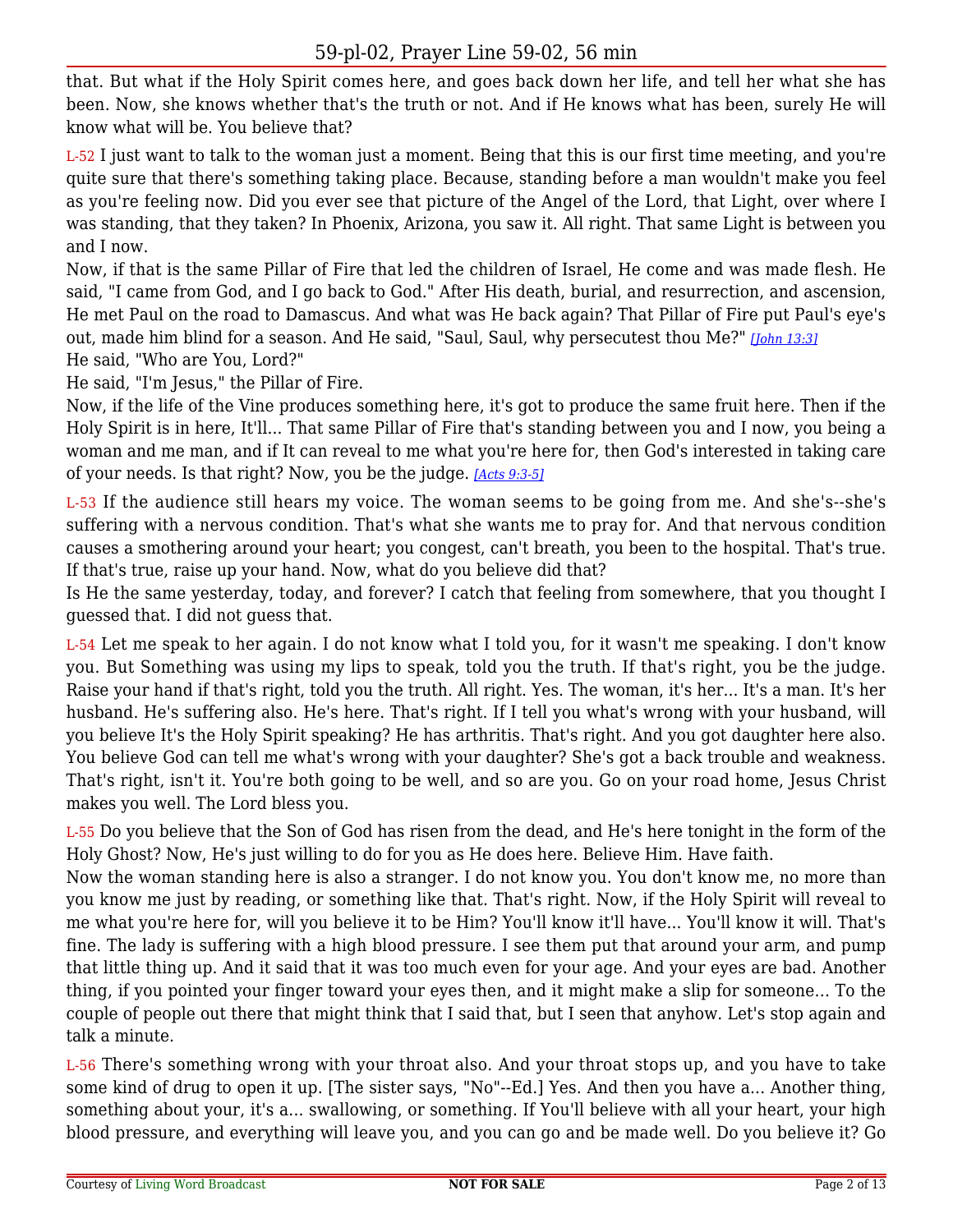and rejoice, and say, "Thank you, Lord Jesus. Amen." All right.

Do you believe with all your heart? We are strangers. You have a... You have a growth too. And that growth is on a female gland, your ovary, says your doctor. That's right. If that's true raise your hand.

Somebody praying out there. I can't see... One vision will break, and then it's just breaking from everywhere. It's your faith that's a doing it. Just like the woman that touched the--the garment of the Lord Jesus. She pulled from Him. See?

L-57 I'm trying to confine to speaking to you alone. Whatever He told you, was the truth. That's right. Oh, I see now, an examination. Shows that it was a... pending an operation for a growth on an ovary. May I tell you this, then you know whether I'm telling the truth or not, if you believe me to be His prophet, His servant. You got someone on your heart you're praying for. If you'll believe with all your heart, to... Looked like a man, that has a polioed condition. If you believe with all your heart, and will accept the Lord Jesus, and believe that He will do it, it'll all be settled for you. You can go home and be well. You believe that? Go and be made well in the Name of the Lord Jesus. All right.

L-58 Come forward. Do you believe? Here's something. I saw a vision a few minutes ago of a woman having something wrong with the throat. It's this woman here. She's had an operation for it.

Do you believe that God will hear and answer prayer for you? You do believe it. Margaret, that's your name. You're a lady preacher. Go on your road and rejoice. God's going to make you well. Amen. God bless you, Sister.

I suppose we're strangers to each other. God knows you, you believe that? If God will reveal to me what you're here for, will you accept Him as your your Healer and Saviour? You suffer with something in your blood, a diabetes. That's right. And you have heart trouble. And you are a lady preacher, also. And may you know this, and you'll know whether it's true or not. You got a husband at home suffering with the same thing, that can't hardly move around with the same thing. Believe it with all your heart, and go home and both of you get well in the Name of the Lord Jesus Christ. Go, and may God be with you.

L-59 If thou canst believe! All things are possible to them that believe. Do you believe that? Do you believe His Presence is here? Jesus said, "If you can believe, all things are possible." *[\[Mark 8:23\]](https://www.livingwordbroadcast.org/LWBKJVBible/?scripture=Mark8:23)*

Now, here stands a woman. She's a colored woman. Here's a perfect picture of Saint John 4. You believe God can reveal to me what your trouble is? You do. Well, you're not from this city; you've come from the South coming this a way. And, you're from Long Beach. That's right. You got an enlarged heart. Go home and tell Jess and them it's all right. If thou canst believe. Now, I don't know the woman, that's the Holy Spirit that says those things. *[\[John 4:1-28\]](https://www.livingwordbroadcast.org/LWBKJVBible/?scripture=John4:1)*

L-60 You might criticize that woman. But if you'd been healed of something like that, you'd shout too, if you had been. Isn't that something. If you'd believe with all your heart, you'd have another Azusa Street revival. That lady's gone for Long Beach to spread the news, just as hard as she can.

I keep feeling it coming that I'm reading the people's mind. I'm not.

Come here, lady. I don't know you. Just put your hand on mine for a point of contact. I never seen you in my life. If I look this a way and tell you what your trouble is, will you--you'll know it's the truth or not, won't you. All right. It's a lady's trouble--female trouble. If that's right, raise your hand. It's left you now. Go home and be well. Believe on the Lord Jesus Christ.

L-61 Now, come here, lady. Out here in the audience, be reverent just a moment. Lay your hand on it. It's a tumor. You're ready for operation. You believe the Lord will make you well? If you do, raise your hand. All right, raise up your hand and believe Him. Go on your road and rejoice then. Be happy. Believe Him with all your heart.

Look this way, lady. That old asthma about kills you sometimes, you can't hardly breathe at night. Go home, believe the Lord Jesus and get well. Believe with all your heart, and you'll be made well.

You have a serious condition, a heart trouble. You believe that Jesus will make you well? Go on rejoicing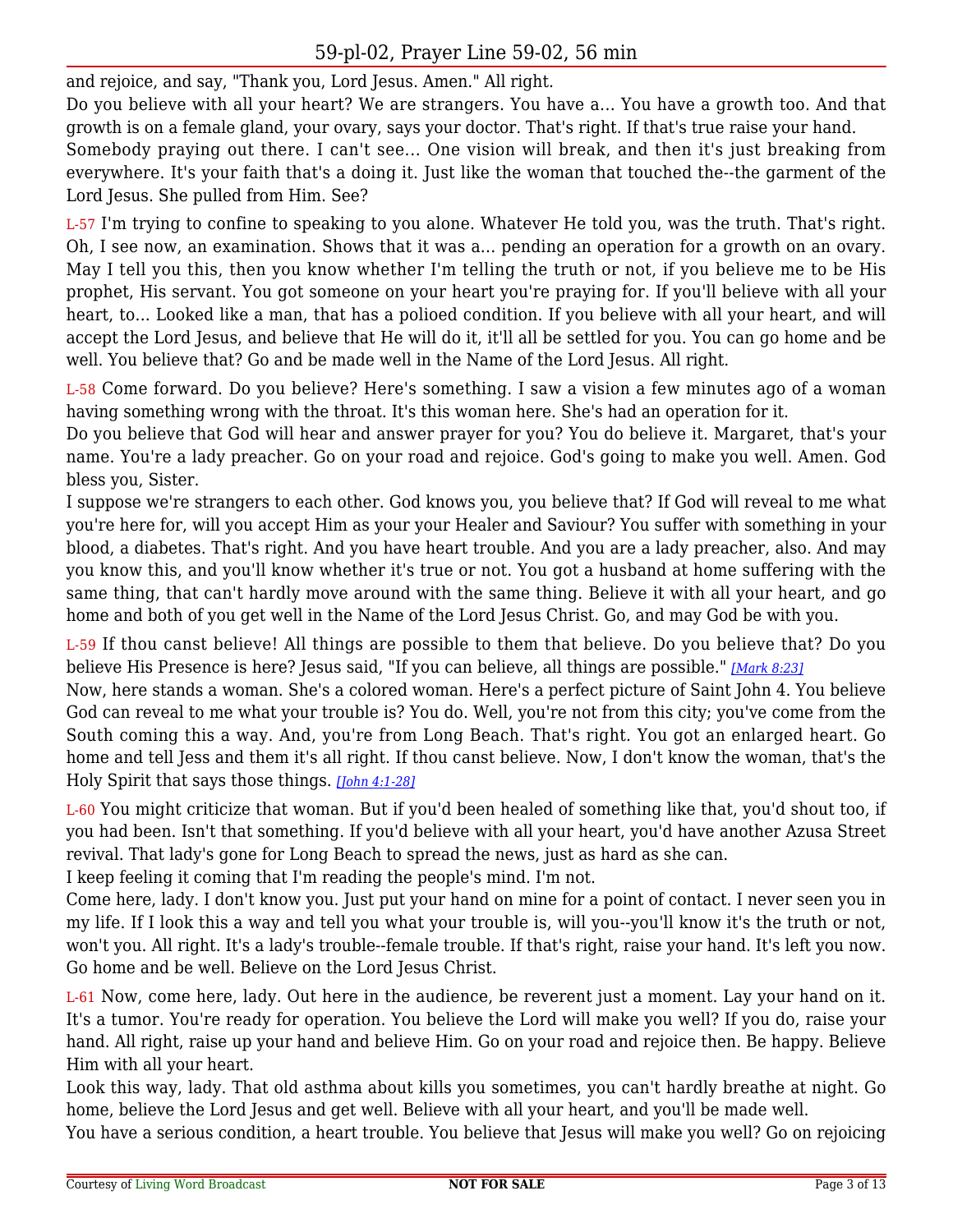and say, "Thank You, Lord Jesus," and shall get well.

L-62 All right. Come, lady. Do you believe that this anemic condition is going to leave you and Jesus Christ will make you well from anemia? Go rejoicing, and be happy. And thank the Lord.

You're shadowed for death, 'cause darkness is around you. Cancer. But will you believe that God will make you well? You accept it? Go home and rejoice, and say, "Thank you, Lord Jesus for making me well."

See, it's your faith that does it. Amen. Have faith. Sure.

You believe that He makes you well now? Just go on your road with... That's the way, and rejoice.

Come. You're fixing for an operation for a tumor. Do you believe God will take it away from you? Go and rejoice. According to your faith, so will be it unto you.

L-63 Come, lady. You want to go eat your supper now and get over that stomach trouble? Go eat your supper then in the Name of the Lord Jesus and be made well. Your lo... You believe it with all your heart. You shall receive it. [The sister states that her son needs deliverance from alcohol--Ed.] Amen. May the Lord grant it.

All right, Sister. When I said stomach trouble to her, something happened to you. A little cold feeling went through you. You were healed. Go on your road and be made well.

Your back trouble is left you. It did you when you were setting down here awhile ago when I was preaching. Go on your road and be made well in the Name of the Lord Jesus.

L-64 Nervous heart. But Jesus will heal you. You believe He will make you well? Go on your road and rejoice and be made well.

What do you think about it, young lady? Why, it's for the baby. Do you believe me to be God's prophet, the servant of God? That baby's in a terrible condition. I don't know you; you don't know me. But do you believe God can reveal to me the trouble with that baby? It's just a baby. You believe it, sir? Will you both serve God? with all your hearts? How many will believe if God will make known to that baby? The baby's blind. That's true. I can't see its eyes. Maybe you'd know this. The baby went blind because of some--some disease the mother had before the baby was born, while she's pregnant with the baby. That's right. Measles. Go on your road and rejoice, and believing the baby will receive its sight. If you can believe.

L-65 Have faith in God. All right, your back trouble is gone. Go on your road and rejoice, and be happy thanking the Lord Jesus. *[\[Mark 11:24\]](https://www.livingwordbroadcast.org/LWBKJVBible/?scripture=Mark11:24)*

Arthritis will never kill you if you'll believe God. Go on your road and rejoice, and say, "Thank You, Lord Jesus for Your goodness."

Come. A female trouble--a lady's trouble. You believe with all your heart? Go on your road and rejoice and be happy, and say "Thank You, Lord Jesus."

Heart trouble. Do you believe that God will heal you of heart trouble? You got other things too, but that's the main thing that's bothering you. Go on your road rejoicing.

Your back was healed while you was standing in line. Go on your road rejoicing, and thank God.

L-66 Do the rest of you believe with all your heart. He's God. Every one of you's healed right now, if you'll believe it. Do you believe it?

Let us bow our heads just a moment. That same God that heals the sick, saves the soul. If there's a person here in Divine Presence that's convinced that the Holy Spirit is confirming His Word, raise up you hand, say, "I want to accept Him." That's wonderful. Thank you. How many sinners are here that did not believe, and now you do believe, raise up your hand--unbelievers that now believe? That's fine. Dozens and dozens of hands up.

I want to ask you something. Would you walk right here. If God will hear my prayer, and will answer for these people that's afflicted, and so forth, won't He hear for your condition? Come forward just now and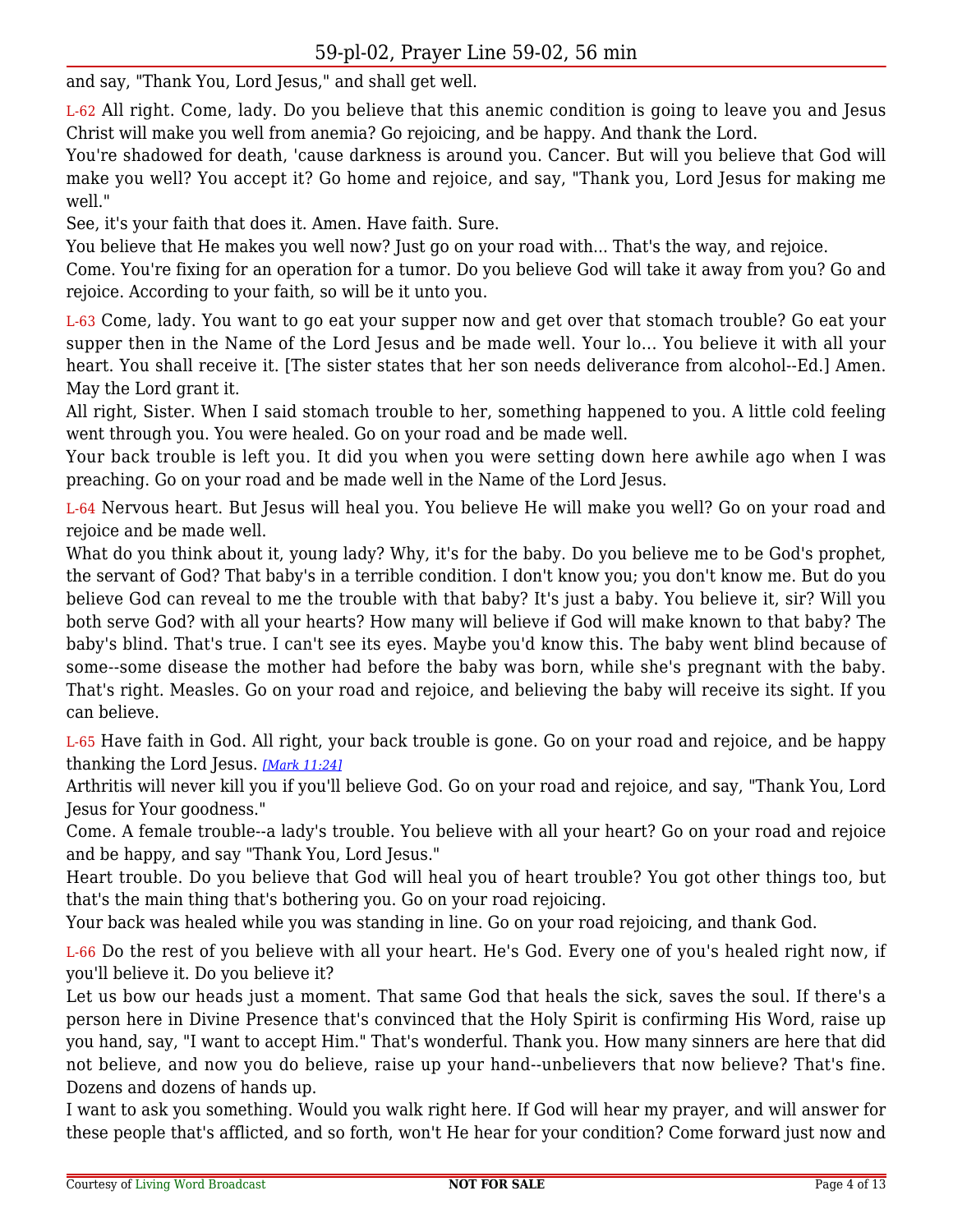stand here just a minute. Let's have prayer together. Will you do it? Come out. Raise right out of your seats. Stand up, all you that desire to be prayed for for these things, like a... it's a... a soul's conditions, spiritual conditions, sinners that what's to be saved, come forward here just a moment. Come up here in the Presence of Almighty God. Not because He isn't back there, but here's His vision.

L-67 Something stopped me. I was going to call some more of them prayer cards, but Something said, "Call that line to repentance." How do I know that a preacher isn't walking down the aisle at this time that'll be the one that God will use in these last days. How do I know that right in this building tonight, is not something that God's calling for. Sure He is, or He wouldn't have stopped that prayer line.

Come forward now to accept the Messiah. Accept Him as your Messiah. You Jewish people, get up and come down here. You've always said, "If Jesus could prove that He was resurrected, and would do the sign of the prophet, you would believe Him." Now Jesus is here. This is not me; I'm a--a poor man, uneducated. But the Messiah is here. Hallelujah! Thanks be to God. Come forward.

L-68 Come all you souls of sin oppressed. There's mercy with the Lord. Come now while you're in His Presence. Kneel around the altar here, all you people that wants to give your lives to the Lord Jesus while He's present, while the Holy Ghost is here present now. I don't know what He will do in a few minutes, for Something told me to stop that prayer line and make that call.

L-69 That's right. Come on down out of the balconies, everywhere. Walk down here just now, you that's not right with the Lord, and be reconciled to God. One of these nights, you're going to be called upon by the angel of death. Then this Angel that's here tonight, the Holy Spirit, you're going to call for Him, but He might do the same thing that you probably will do now, just set still. You move now; He will move then. God bless you. (Come right on down this way boys, and help them down in there if you will.) Come right on out of the balconies now if you will.

Billy you got it. Where's Billy?

You got a song...?... Just sing "Just As I Am."

[The pastor says, "All right. Just as I Am, sing it with me while they're coming."--Ed.]

*Just as I am, without one plea, But that Thy Blood was shed for me, And that Thou bidd'st me come to Thee, O Lamb of God, I come! I come! Just as I am, and waiting not, To rid* (Rid my soul of what?) *My soul* (How many?) *of one dark blot, To Thee, whose blood can cleanse each spot O lamb of God, I come, I come.*

#### **59-0406 - Angelus Temple, Los Angeles, CA (Paragraphs: 39 - 67)**

L-40 Now, you have faith in God; don't doubt nothing, but believe on the Lord Jesus Christ, each one of you. And you that don't have a prayer card, you look this a way and say, "Lord, I can't get into the prayer line tonight. But if You'll just let me touch Your garment, and let... If that's Your Voice speaking through that man up there, I know he don't know me. And if that be You, Lord, then let him turn around and tell me what my trouble is." And then, see if He isn't the same High Priest. *[\[Hebrews 4:15\]](https://www.livingwordbroadcast.org/LWBKJVBible/?scripture=Hebrews4:15)*

Now, down along the line, we're not playing, or preaching, or talking about visions. Each one of you has to remember this, that the Angel of the Lord, when meeting me at the beginning, it... The vision wasn't to heal people. He said I was born to pray for sick people. "If you can get them to believe you, and be sincere when you pray, nothing will stand before the prayer." How many's read that, heard that. The commission is pray for the people.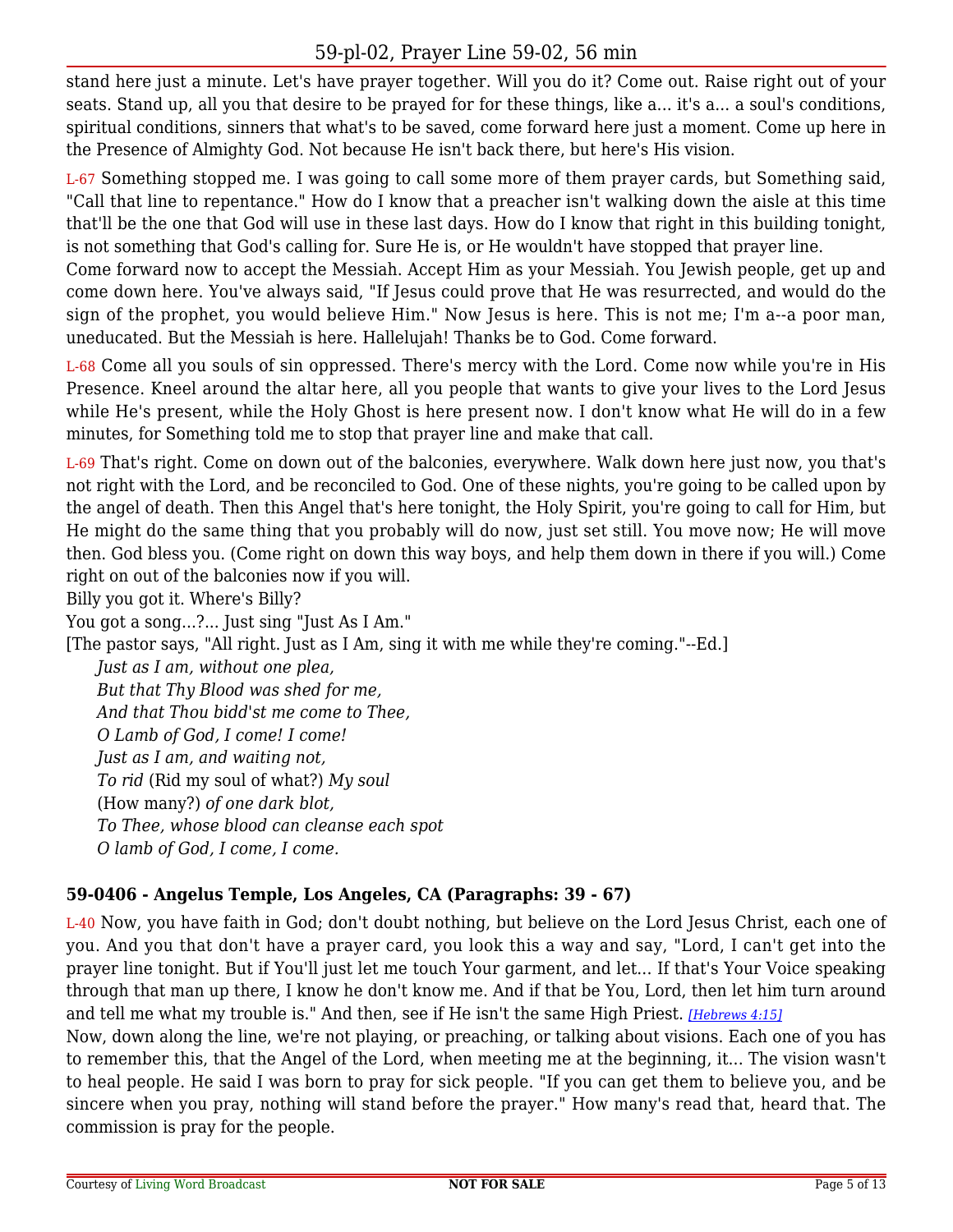L-41 I never did like that old fast line, you just lay your hands on them, just jump them through like that. I can't see that. That's not praying for the people. Pray for the people.

L-42 Now, and then if the anointing of the Holy Spirit is here, and then we pray and ask God, then lay hands on you and pray for you as you go by, you believe you'll get well? Are you, all in the prayer line now, you believing that? Raise your hands if you're willing to accept it now.

Just like little Ricky did. How could that little fellow know anything about vision. His father never even asked for a vision. He never asked a thing. I never told him nothing. I just went and laid hands on Ricky. That's right, isn't it, brother. That's right. And Ricky got well, because Jesus Christ honored the father's faith to send in our prayer, and healed little boy and give him back to him to him alive. Thanks be to God for it. All right.

L-43 Now, if you will get up there, Billy, and help the people up. Now, if they're too crippled to come up and they got a prayer card, we'll put them down here so I can come to them.

Now, I want every one, not to be in any hurry now; we're in the service of the Lord. Now, it makes it so hard, sometimes when I go pray for sick people in auditoriums and things, they... Well, they just now calling me into the platform to speak. And if I let out under twelve o'clock, they think got cheated. But when I get here in California, I understand that you all go home at eight thirty. So just bear a little while.

L-44 Paul preached this same Gospel all night long, and somebody fell out of an upper story window and killed himself, and Paul laid his body on, he come back to life again.

Many of us set up and watch the late show, and we go to dances and parties, and stay all night. "But if the preacher is over twenty minutes, I'll never go back again." See that? Our heart ain't right with God. Our--our soul's feeding on something else besides God. *[\[Acts 20:7-12\]](https://www.livingwordbroadcast.org/LWBKJVBible/?scripture=Acts20:7)*

L-45 Now, here's a lady to begin with. Now, before I start the prayer line, let's just say this. Now, if you've got sin in your life, down along this prayer line... The reason I've always combed every person close, because anyone knows that you can take a gift and get yourself in trouble with it. We're all aware of that. Moses done exactly what God telled him not to do, but he did it anyhow. He... God told him to go down there, speak to the rock, and he smote the rock. But he got in trouble with God. *[\[Numbers 20:7-12\]](https://www.livingwordbroadcast.org/LWBKJVBible/?scripture=Numbers20:7)*

I never could believe it was the nature of the Holy Spirit, when them children teasing that young prophet being bald-headed, Elijah, and saying, "Old bald-head, old bald-head, why didn't you go up." And he turned around and cursed those little children in the Name of the Lord, and two she bears killed forty-two little innocent children. Is that right? That don't sound the nature of the Holy Spirit. But it was a angered prophet. See? You have to watch. *[\[II Kings 2:23-24\]](https://www.livingwordbroadcast.org/LWBKJVBible/?scripture=2_Kings2:23)*

L-46 Therefore, what if God let the devil put a sickness on you to bring you to discipline, and then some gift comes around, and pours some oil on you, and casts that thing away from you. Then he's in trouble with God. See?

So remember, if you've got unconfessed sin in that line, step out, for it'll make you worse than you was when you come. See? Now, I'm putting it right back in your lap tonight. See? It's on you. If you come to the platform without that, because I'm not going to search for visions; I'm going to pray like you all wanted me too. Is that what the church wanted, to pray and lay hands on the sick, that's...? Then later on through the week, if you'll go back to the other type of a line, all right. It's here all the time.

L-47 On the street... How many knows that... met people on the street, out everywhere in public life and everything, and seen visions take place and heard me say those things, raise your hands all around the building them that would know it. Sure. See? It's not only in the church; it's home, on the street, everywhere.

Go down the street, and the Lord will say, "Don't go that, turn this other corner. A man with a blue suit, standing there crying, go to his house; his wife's near death. Go lay your hands on her."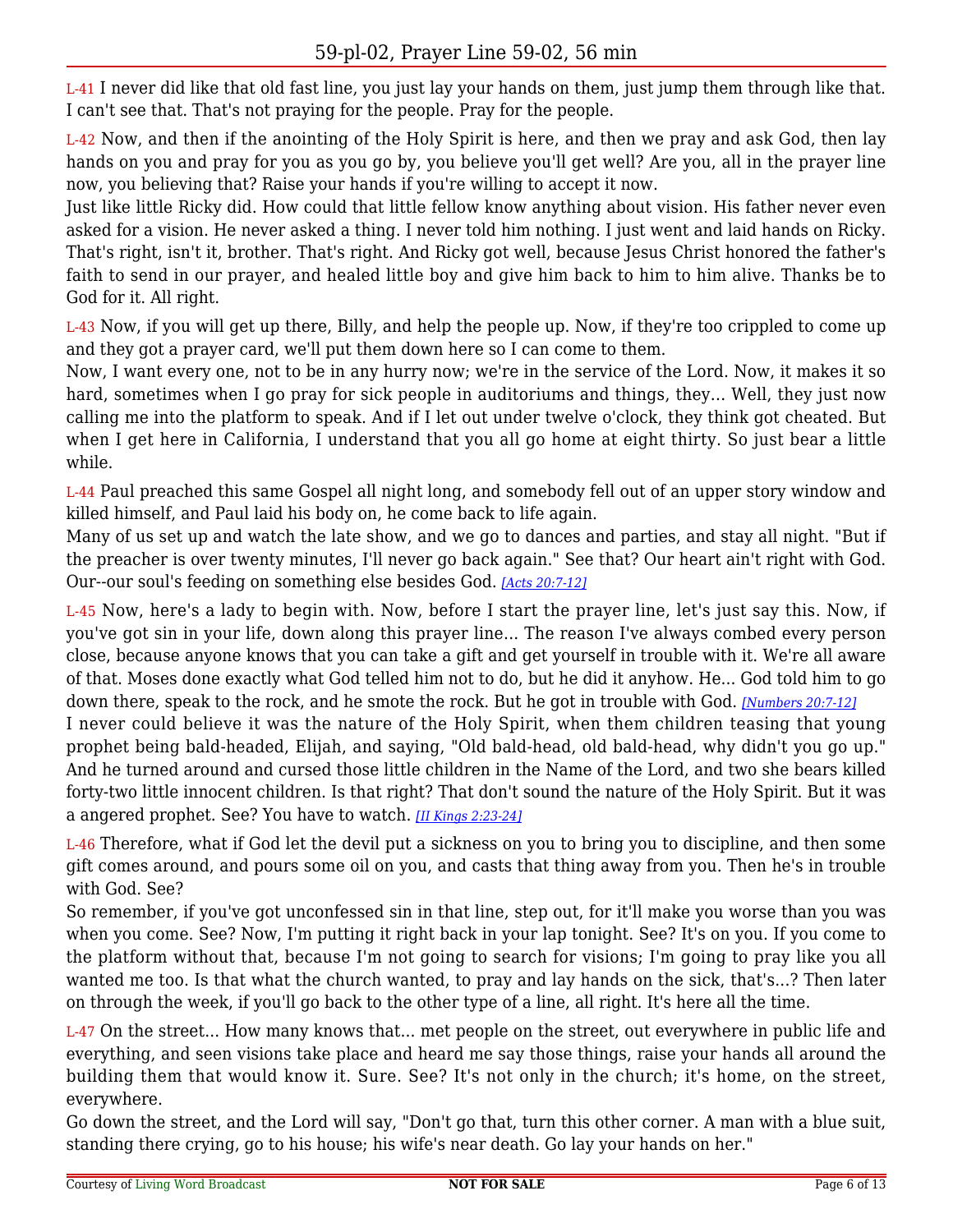I'll tell the people in the car, "A man with a blue suit on is going to be down here; his wife's laying in a bed. When you go in that house, there's a certain picture hanging there. It's perfect every time. See? It just happens anywhere.

L-48 Now, so that you'll see that the Holy Spirit is here, this woman is stranger to me. Is that right, lady? We do not know each other. But God does know us both. Now, I just want your attention for a moment. If the Holy Spirit will reveal to me what you're standing here for, will you believe it is God? You will. How many in the audience will believe it? And the rest of you, you won't even require a--asking a vision, you just believe it anyhow. Now, just have faith.

L-49 Now, the lady, I... she's... We were probably born years apart, miles apart, and I--I never seen her before, and I guess this is our first time meeting, and that's just all there is. We're just standing her. But the Lord Jesus would say to you something. I don't know what He would say, but something that you know that I know nothing about, something that you have done, or something that you're planning on doing, or some sickness, or some trouble that you have. If He would reveal that, you'd know it would have to come through some power.

Would you be like the modern church of Jesus' time, say it was Beelzebub, or would you be like the woman at the well, said, "I perceive that Thou art a prophet. We know when the Messiah cometh, He will tell us these things." Would you believe it would be the Lord, because it's His promise? *[\[John 4:16-25\]](https://www.livingwordbroadcast.org/LWBKJVBible/?scripture=John4:16)*, *[\[Matthew 12:22-32\]](https://www.livingwordbroadcast.org/LWBKJVBible/?scripture=Matthew12:22)*, *[\[Mark 3:22-29\]](https://www.livingwordbroadcast.org/LWBKJVBible/?scripture=Mark3:22)*, *[\[Luke 11:14-23\]](https://www.livingwordbroadcast.org/LWBKJVBible/?scripture=Luke11:14)*

L-50 The woman seems to be a Christian, because her spirit feels welcome. If the audience can still hear my voice, between the woman and I comes a--the Light. There's going to be a vision. The woman is pending an operation. That is true. You believe God can tell me what kind of an operation that would be? It's a gall stone operation. That is true. That's right. And you're happy-- was happy about something when you walked up here. You was happy, because you'd been called in the prayer line tonight. That's right. For you prayed this afternoon 'fore coming that this would be your night, you'd be called. Is that right?

Now, you know I wasn't in the room with you. And let me tell you the reason. This is the last night you can be here. You couldn't have come back. That's right. Would it embarrass you if I told the audience why? On account of bus fare. That's right. You won't have to come back. Jesus Christ makes you well. Now, go home. And the Lord God grant to our sister this request. God bless you, sister.

L-51 Do you believe the Lord Jesus Christ, the Son of God? Now, just be reverent and we'll pray. I don't want to know your trouble. I just want you to come so I can pray for you. Dear Lord, heal our sister and make her well of whatever is wrong. In the Presence of the Holy Ghost, I lay hands on her in the Name of Jesus. Amen. Now, go rejoicing, thanking the Lord.

L-52 My brother, do you believe the Lord will heal you? Isn't that wonderful? Not a scowl of a vision at all. See, it's all passed away now; it's gone. How many knows I couldn't do that before, raise your hands. You been in my meetings, certainly not. Not a sign of a vision. See?

I pray that God heals this, my brother, as I lay hands on him, knowing that he's standing in the Presence of God, not his brother, but in the Presence of God. I ask his healing in Jesus' Name. Amen. God bless bless you, brother.

L-53 Dear God, I lay hands upon my brother and pray that You'll heal his body and make him well, in the Name of Jesus Christ. Amen. God bless you. Now, you go rejoicing.

Everybody, when you leave here, if you're--if you're healed, act like you're healed. If you believe it, act like you are. Go, and saying, "Thank You, Lord, it's a finished work, it's done." Well, you say, "That was just that one--that one person was all it was, that..." It isn't. All right.

L-54 Here, is this the--is this the lady? All right, lady. You and I are strangers, are we? All right. You've seen me before, but I don't know you, have no idea who you are, what you are, or what you're doing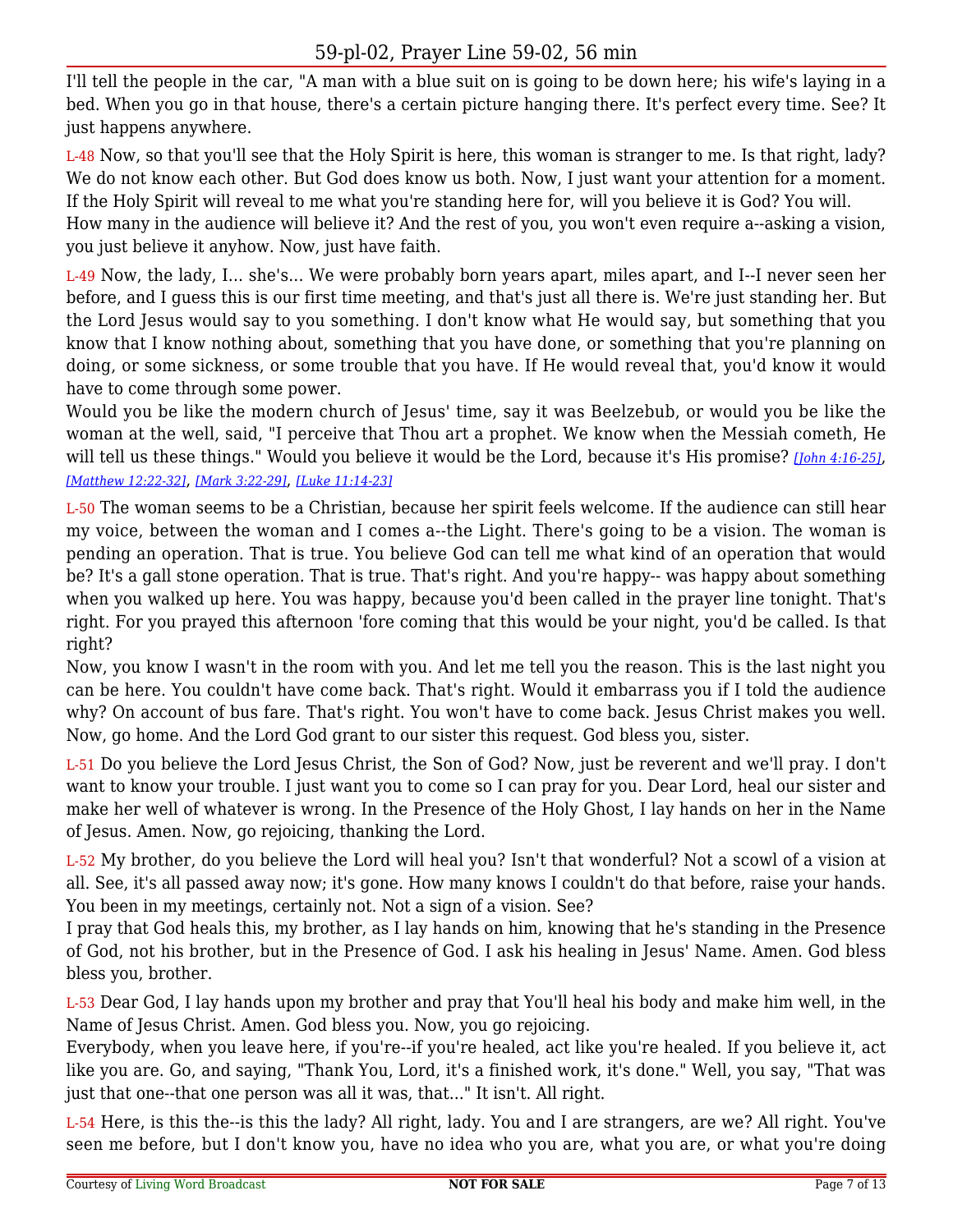here. That's right. Is that right? You believe that Jesus Christ can tell me your trouble? The first thing I want to say, that you have been healed before. That's right. You're a lady minister. And you're suffering now with a weakness, nervous, female trouble and complications. If that's right, raise your hand? As you were healed the last time, so are you healed now. Pass off of the platform and be made well in the Name of the Lord Jesus.

L-55 Come sister. Lord God, Our Heavenly Father, I pray that You'll bless this dear soul and heal her as I lay my unworthy hands upon her in the Name of Thy holy Son, Jesus. Amen. Go believing just like the dad did for little Ricky, and will be made well.

Do you believe? Do you believe me to be His servant? You believe that God could reveal to me your trouble? It's nervousness. You believe that He will heal you with all your heart? All right, sir, then you can return back to Oregon and be well, to your home. That's right. Go on your road rejoicing. God bless you.

L-56 Heavenly Father, I pray that You'll bless this dear woman and make her well through Jesus' Name. Amen.

Dear God, I pray for this young woman, that You'll heal her in Jesus' Name. Amen.

God bless our brother, and as I lay my hands on him, I ask for his healing in the Name of the Lord Jesus. Amen.

You believing out there? Everybody in favor with God now, having favor, believing; don't doubt, but believe with all your heart. Now, just keep your seats, be reverent. How many out there now doesn't have any prayer card, wants God to you, raise your hand? That's it. Just keep praying.

L-57 You believe, lady? You believe that God can tell me what your trouble is? If I would tell you your trouble, would it make you feel better? Just a little time with this woman so your--your people will get satisfied that the Spirit of God is here, doing these things.

L-58 The woman's got trouble in her colon. That's right. You've had an operation, haven't you. If God would tell me who you was, would you believe me. All right, Miss Snyder, you go home and be well, in the Name of the Lord Jesus...?... Amen. If you'll believe it.

Now, have faith in God now. Don't rally for that. See? Just believe that God is here. *[\[Mark 11:22\]](https://www.livingwordbroadcast.org/LWBKJVBible/?scripture=Mark11:22)*

Lord, I pray that You'll heal the woman and make her well through Jesus' Name. Grant it, Lord.

Come brother. Oh, Lord, I pray that You'll heal him and make him well in the Name of Jesus Christ. Amen.

L-59 How do you do? I lay hands upon this, my sister, in the Name of Jesus Christ, for her healing. Amen. [A brother offers Brother Branham a glass of water--Ed.] That's all right, brother.

Dear God, I pray for our brother, that You'll give to him the desire of his heart, make him well in Jesus' Name. Amen.

Would you come, sister. Lord. I pray that You'll heal our sister and make her well in the Name of Jesus Christ.

Come right ahead, sister. Have faith now. Everybody be in prayer. Lord, I pray for our sister, that You make her well in Jesus' Name. Amen.

L-60 Come now, believing. Lord, I pray that You'll heal our sister and make her well in the Name of Jesus. Amen.

You believe that God will heal her? Lord, I lay hands upon her and ask for her healing in the Name of Jesus Christ. Amen.

God bless our brother and make him well in Jesus' Name. Amen.

Do you believe? See, you get it, friends. Now, you see why my ministry, Brother David... You get it. See, if you... If these people'd get it, they'd rejoice as much when the hands is laid on them as they would with the vision. The vision has nothing to do with it. Them other people... Why, it's... If I didn't think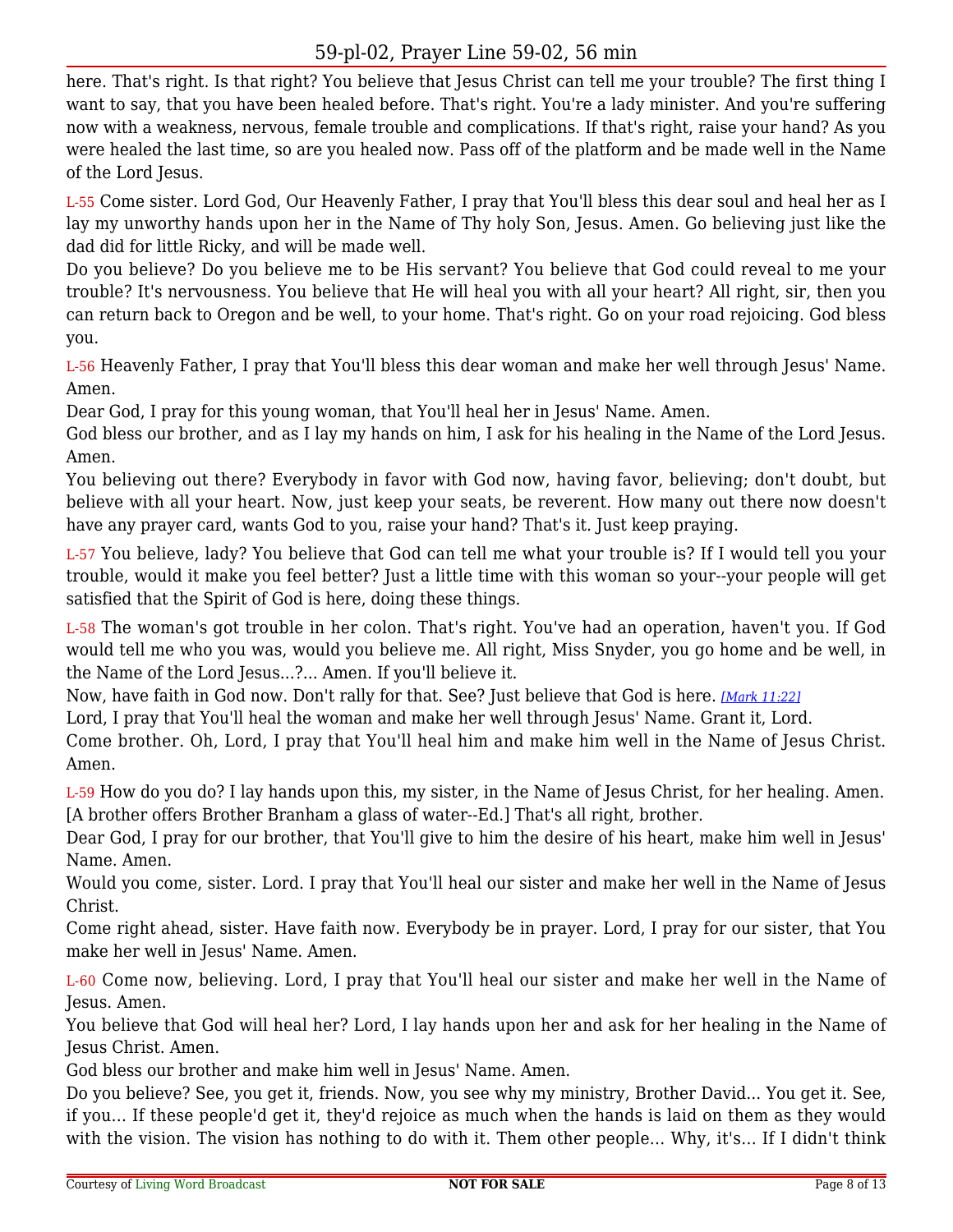they was going to catch it, I--I would stop them. See? It's just hard (See?) for you to change around. Well, if... I believe if I seen the Lord, and I was sick and walk across the platform some... and I seen the Presence of the Lord like that, somebody'd pray for me according to the Scriptures, I'd say, "Thank You, Lord. Amen. It's finished." That'd be all. I'd go out of here rejoicing and happy as it could be. Oh, how glorious.

L-61 Speak English? You believe me to be His servant? If God will reveal to me what your trouble is, will you believe me to be His servant?

That colored lady, setting right back there with high blood pressure looking at me, you believe, sister, that the Lord Jesus will make you well? You--you don't have a prayer card, do you? You--you have a prayer card? No. You don't need it. Your faith made you well. See?

L-62 See what it was? See, the lady... I seen another lady standing here and this woman's, perhaps, Spanish. And there was a colored lady kept appearing here, larger, bigger, taller woman. And I kept seeing, with that thing over her arm. And I looked around to see where It was, and I thought, "Where is It?" And I seen that Angel of Light standing right over the woman, and I called it. That's what it was. What did she touch? What did she touch? I've never seen the woman in my life. She's setting there without a prayer card to be called in the line. But she was praying. If that's right, lady, wave your hand, the woman was just healed. Wave your hand back there if that's right, setting there praying. That's right. See? You believe. Have faith.

L-63 Here, that started a chain. Here's another colored woman setting right out here in front of me at the end of the row, right out here, is praying also. Yes, Ma'am. You believe that that stomach trouble's over, and heart trouble's over? You had heart trouble and stomach trouble. If that's right, wave you hand. You were praying also. You are healed. Do you have a prayer card? You don't have a prayer card. No, sir, you don't need one. Your faith makes you whole.

Now, ask the lady. The lady that was just healed just now. You don't have a prayer card, do you, lady? You do not have a prayer card. No. You was just setting there praying, "Lord, let it be me."

There you are. And there she's healed. What did she touch? The High Priest. Blessed be the Name of the Lord, for people who will believe.

L-64 Now, let's take this little lady here, then let's let the rest of the people come right on by, 'cause you can feel the effect is getting to be too much now. You see, it just starts moving.

The little lady setting there, looking at me with her hands on her face out there in front, suffering with that bronchitis, if she'd believe. You--you have a prayer card, lady? You're not in the prayer line. Stand up if you're not in the prayer line. Stand up. You had bronchitis, didn't you. All right. Go home and believe now. Jesus Christ makes you well. That's right.

L-65 Touch the hem of His garment. The woman never touched me. None of these people's touched me. What did they touch? They touched the High Priest, Jesus Christ. And He's acting just like He did then, just through channels of His church. His faith is coming into the people. They're looking this a way, then He speaks, use my voice. I couldn't tell you what I said to the people. I don't know. I have no way of knowing, only through the tapes and things. But It's Jesus, the Son of God, proving that His coming is near. It's drawing near now. People must get right with God, break down the walls of partition. Get right, and believe God. Our time's moving fast. *[\[Hebrews 4:15\]](https://www.livingwordbroadcast.org/LWBKJVBible/?scripture=Hebrews4:15)*

L-66 Now, if the little lady here, this once here... Being I just made a show out of her standing here. And I was going to speak to her anyhow. If I never said no more to you, you'd believe anyhow, wouldn't you. All right. But being that this other lady, which was a colored woman, Ethiopian, appeared before you, a Spanish woman, and her faith drew it that way, I'll speak to you just a moment, so it'll help the Spanish people. There's been the Anglo-Saxon, now that, and now, you're Spanish. That probably taken the whole church here tonight to believe.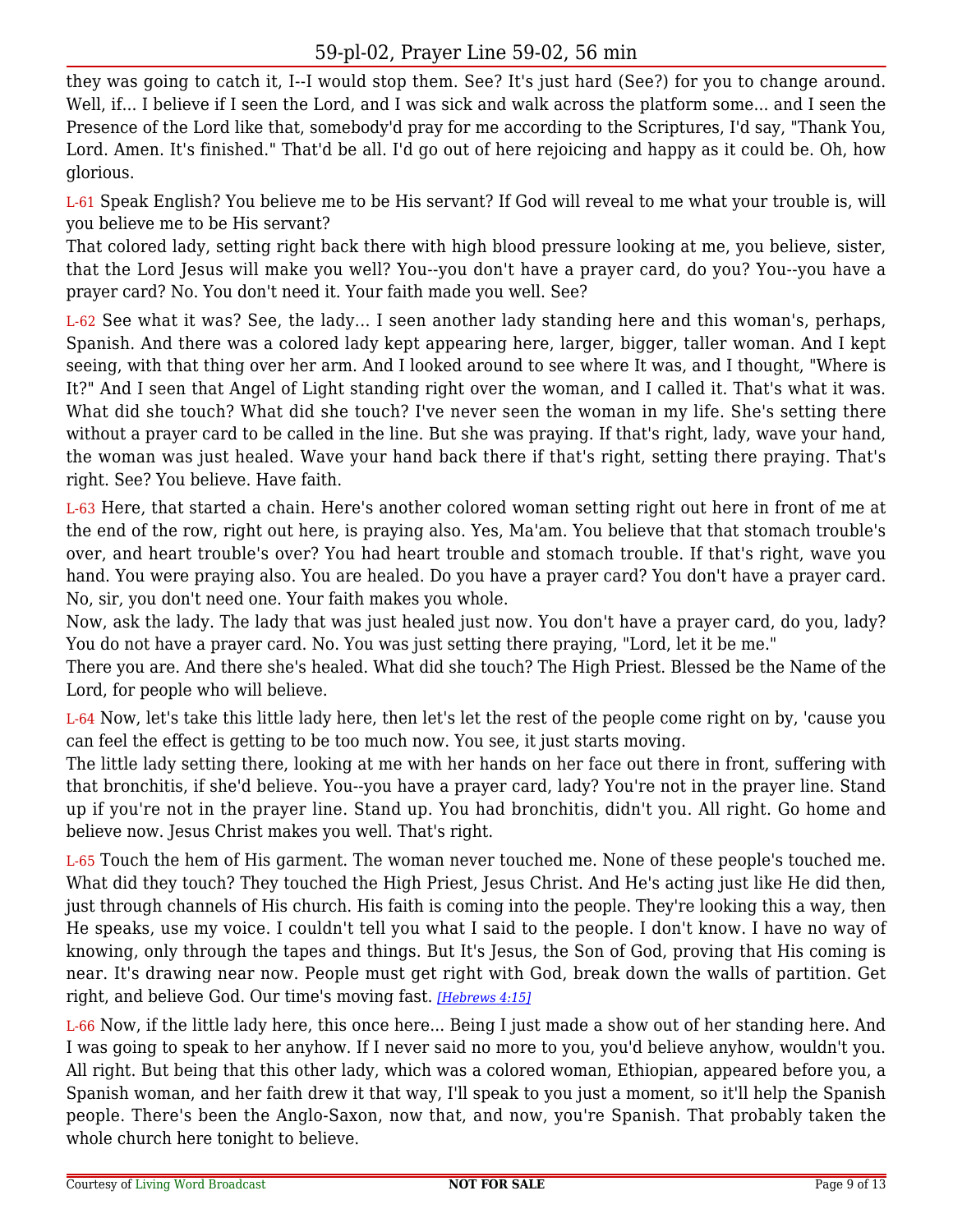I don't know you. I've never seen you in my life. We're strangers. Is that right? If it is, raise your hand. Now, that's to you Spanish people. That's to you the Ethiopian, and them others is to the Anglo-Saxon, this here, the white people. God is no respect of race or people. No, sir. We're all borned of one blood. If we're white, black, yellow, brown, we could give each other a blood transfusion 'cause we come from one blood. That's right. The countries we live in, changing our colors had nothing to do with our blood and life and our Creator. But that you might see that God doesn't respect people, or the nation, the nationality or colors...

L-67 You're pending an operation. It's going to be more than an operation. You're with child. Now, reason I said that, because some might think it was a tumor. It isn't. But you're also have to have another operation; that's for a rupture. That's right, isn't it. And you got a baby to be born, and it's got to be a Caesarean. Is that true? Raise your hand. Go, God's going to bless you, and it's going to be all right. God bless our sister.

Do you believe with all your heart now? Now, just be in prayer while we pray for the rest of these people.

#### **59-0407 - Angelus Temple, Los Angeles, CA (Paragraphs: 54 - 66)**

L-55 I see they're still trying to get them all in line back there, so I'm waiting just a--a few minutes to see if they still got them lined up.

Now, let's bow our heads just a moment now while we make ready. Set reverent now, waiting, each one now, waiting on the Holy Spirit.

Now, you that's in the prayer line, if you've got any unconfessed sin in your life, just be it known unto you, that God will never heal you as long as you got unconfessed sin in your life.

And that's why I take that line real slow, the old line, for the Holy Spirit would reveal to me. And all you are witness of that, how sin's been called out of people, told them, and this woman here in adultery with this man setting up here. You know how those things has been. And that's the reason I comb the case real close, before I try to pray a prayer of faith for them. 'Cause what if God put--let the devil put that sickness on them to bring them to discipline, and here I come around with a Divine gift with faith and took it off of them? See, I'm in trouble with God, like Moses who smote the rock instead of sp--speaking to it.

L-56 Now, see what trouble you get into? So now remember, tonight I'm just praying, laying hands on the sick. If Christ will come and manifest Hisself here now. And if I feel down along the line that He wants me to stop with somebody, I'll do that. But otherwise, I'm just going to start praying for the sick and just letting it go at that.

Now, and if you got unconfessed sin, remember, be it known unto you, I'm not responsible. I'm putting it right back in your lap now. If you got unconfessed sin, you walk right out of the line, and make that right with God before you come through this line. And the Lord will bless you for that if you'll be that sincere. But if you're prayed up, all right.

Now, let us all pray. Lord, with our heads bowed, just now, it's got to be known that Your Scripture's the truth, and I've told the truth of It, or either, I am wrong and a false prophet, or Your Scripture has misled us. Now, Lord, we know that that's not so. We know that Your Scriptures are Truth. But now, we have spoke and read of Your promises. The thing is now, is it so? Are You alive. Are You here? Do you keep Your promise, Lord? Oh, I feel sacrilegious, to even in prayer, make such a statement. Lord, You do keep Your promise, every one of them, truly. It's our unbelief that separates us from Your promises.

Now, I pray, Lord, that if You'll manifest Yourself tonight before the people, I ask that You'll take all the unbelief away from them, and this might be the greatest night of healing that this Temple has witnessed since the days of its founder. Grant it, Lord. I pray this prayer for the glory of God in these last troublesome days, in the Name of Jesus Christ. Amen.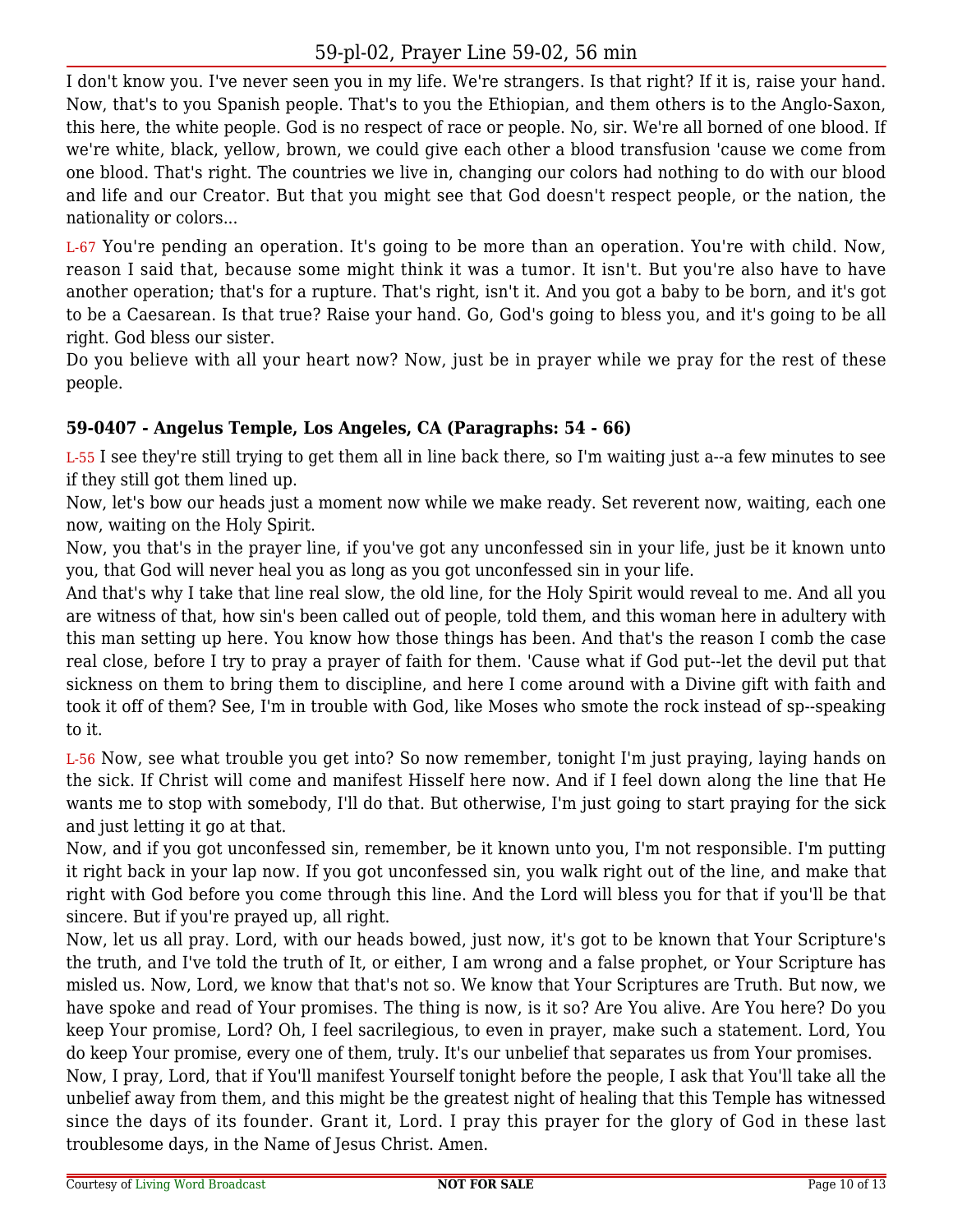L-57 Now, I guess...?... [Brother Branham speaks to a Brother--Ed.] There's many missing out of the line. My son said there was many many missing out of the line. Anybody's got prayer card B-1 to a 100, take your place in the line. You're--you're at liberty to do it. B-1 to a 100. All right, number...

All right. You just stand right there by that microphone, if you will, lady.

L-58 Now, just before... And I want everyone reverent. And how many out there will pledge they'll be praying for these people? This is somebody's mother, somebody's dad, somebody's daughter, son. And... Get her a chair. Let her set in a chair. The lady's so weak she can't stand up.

Now, being that she is weak and the first person in the line, I'm going to talk to her just a moment. Now, sister, you're... I know you're bound to be sick, or you wouldn't be standing there like that. So I... If I walked over to you and said, "I'm going to put my hands on you. Praise God, you're going to get well." You should believe that, because it's the... it's the... It's the Gospel truth that we have that promise. But you would wonder then if that was the words of Brother Branham, or if that was the Words of the Lord Jesus.

Now, but if He will come here, and would reveal to me what's you're here for. We're strangers to each strangers to each other, I suppose. If that's right, would you just raise up your hand, or can you? All right, we... This is our first meeting time.

L-59 Now, the audience can see that. I do not know the woman, have never seen her in my life, and this is our first meeting time. Now, if Jesus will do... Here's a man and woman, Saint John 4 again, just to start with. If the Lord Jesus will tell me something about this woman, something that she has done, something that she ought to have done, or something that's wrong with her, something that--that she knows that I don't know, let her be the judge whether it's truth or not. How many of you will believe that it comes from Jesus Christ according to His promise?

Now here we are both, and here's the Scripture, the Bible, on the sacred desk. We know not each other. And then if He will do that...

Now, usually, I just take one by one, right down... By the time I get to seven or eight, I'm so weak I can't hardly stands here. So that way, why, I will let one, and then go ahead till I get built back up again, and then maybe stop another, and then go ahead, and just keep on. But the same Holy Spirit is here that... He's bound to be here somewhere. He couldn't do that. Is that right? He's got to be. So the people in America rally to put their--to lay hands on them. So that's all right.

L-60 Now, may the Lord grant it, sister. I'm just going to talk to you like our Lord did the woman at the well. And this is our first time of meeting. We don't know each other. But I pray that God will reveal to me what's your trouble, and--and you be the judge.

The lady is suffering... She's tremendously nervous, right at the near of a breakdown. That's true, isn't it. Now, she doesn't look it in her face. A nervous person's usually skinny.

You might say. "Brother Branham, you guessed that." All right. Just to take every scruple from you now, let's talk to her again. Be real reverent.

Now, I don't know now what He told you was wrong, but whatever it was is the truth. You're the witness. Yes, I see her shaking trying to hold something, dropping it. It's nervous condition. That's right. A nervous condition. And then you have a... You have complications, just many things is wrong with you. And you--you've got a--a trouble in the inside of you, a--a tumor. And that tumor is in the bowels. Is... That's right, up for a operation.

Now, something's happened, and you now it has. So now you can go home and be well. You can walk off of the platform now and go home.

L-61 Now, do you believe with all your heart? See, just that poor thing's faith healed her. Now, we thank the Lord for that. All right. Now, do you believe He's here? Now, have faith, don't doubt. Just believe all things being possible now. Get your position, set still, be real quiet, and pray.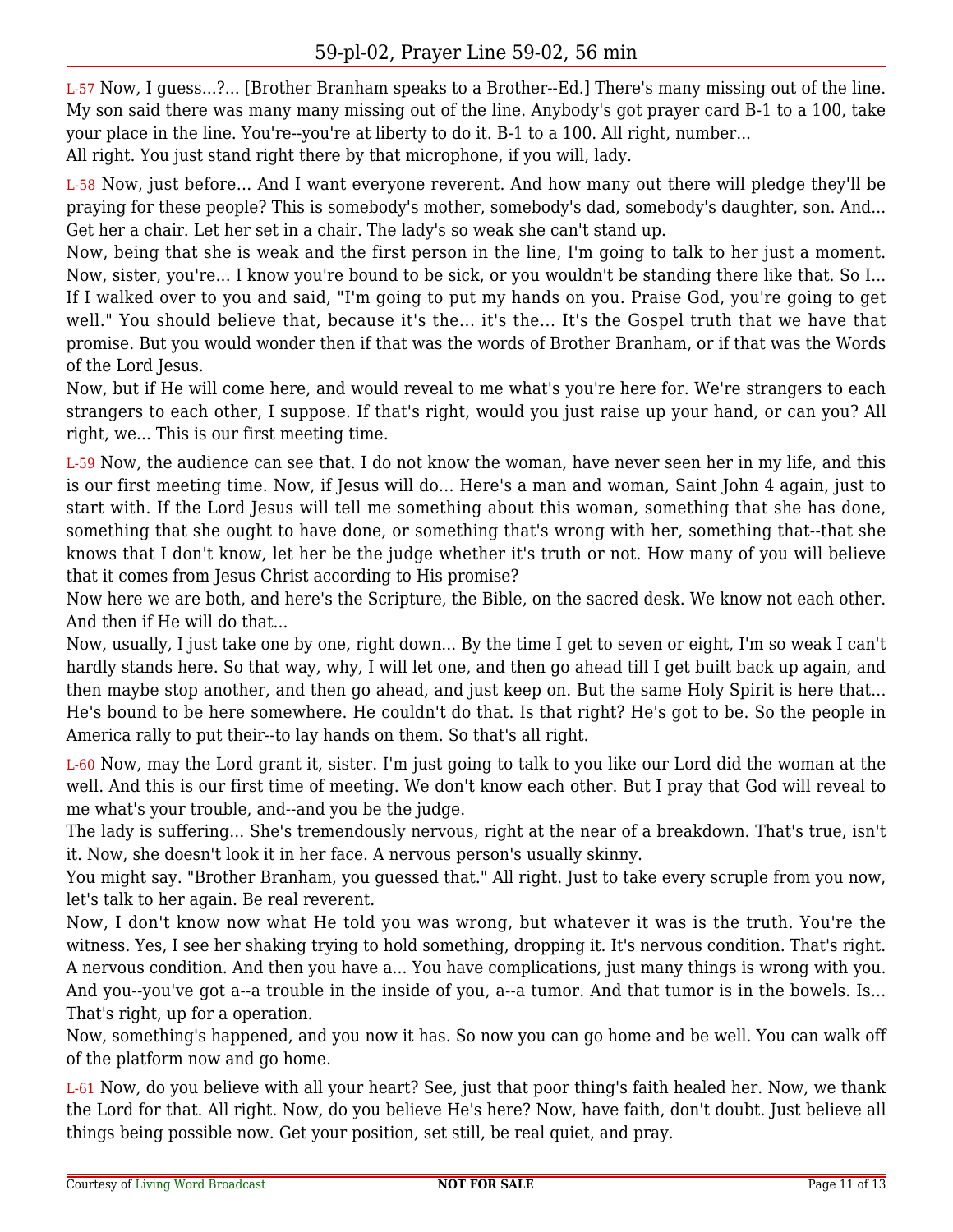You come, sir. Lord Jesus, I bless this, my brother, in prayer, and may he be healed in the Name of Jesus Christ. Amen.

Merciful God, I pray that in Jesus' Name that You'll bless this sister.

Lord God, Creator of heavens and earth, I ask You to bless and heal this, my brother. Just go eat now; it's done left you, your stomach trouble now, the arthritis also, just keep moving. Have faith now, believe with all your heart.

O Lord God, Creator of heavens and earth, bless our sister and heal her, I pray in Jesus' Name. Amen.

Come, sir. Lord, in the Name of Jesus Christ, bless this, our brother, and heal him. Amen.

O Lord, bless our sister and make her well, in the Name of Jesus Christ.

Lord, I pray that You'll bless sister, and make her well, in the Name of Jesus Christ. Amen. Don't doubt now, sister. If you don't doubt, you can be healed.

L-62 Come right... Lord, I pray that You'll heal this dear sister and make her well, in the Name of Jesus Christ. Amen.

Come. Lord, I pray that in the Name of Jesus Christ, that You'll heal this, our sister. Amen. God bless you, sister.

Do you believe with all your heart? Do you believe that Jesus Christ, the Son of God is near? O Lord, I pray that in the Name of Jesus Christ, that You'll heal our sister and make her well. Amen.

Just a moment. Something happened in the audience, a different woman from this. The woman setting there with the little white flower on her dress that's got heart trouble, if you believe with all your heart, Jesus Christ makes you well. You can go home and be well. Amen.

Do you believe, lady? Do you believe me to be His servant? If God would reveal to me what you're here for, would you believe me with all your heart? You're suffering with a nervous trouble for one thing. You have kidney trouble for another thing. That's right, isn't it. And you're fixing to go for an operation. That's on your foot; it's a growth in your foot. That's right. If God will tell me what your name is, will you believe me at all, believe it won't have be necessary to do that? All right, Ruth, you go home and get well. Jesus Christ makes you well.

L-63 Well, you believe that old diabetes would leave you when you get well, uncle? Go on your road and rejoice, and say. "Thank You, Lord." God bless you.

O Lord, bless my brother and heal him in the Name of Jesus Christ.

Come, sister. Lord God, heal this back trouble with her, and make her well in the Name of Jesus Christ. Amen.

Come. You going to believe now it's going to make it well? Lord, I pray that You'll bless and heal...?... in Jesus Christ's Name. Amen.

Are you going to believe, brother? Come here. Upon the authority of God's Word, the power of this holy church praying, all of us together in the Presence of Jesus Christ, Who's here, you'll have to get well if you'll halfway believe it. Lord, I lay my hands upon the man in commemoration of Thy Word, in Jesus Christ's Name. Amen. Bless you, brother.

L-64 Come, brother. Lord God, bless our dear brother. And as I lay hands on him, may he never be crippled up with this demon. I pray in Jesus' Name. Amen. God bless you, brother.

Come, sister dear. You believing? While... Look at the people praying for you, hundreds and hundreds of prayers going for you right now. The Son of God, the Spirit of the Holy Ghost, right here moving in among us, Lord, I pray that You'll heal her and make her well, in Jesus' Name. Amen.

God, I pray that You'll bless our brother and make him well, in Jesus' Name. Amen.

Come, little lady. You believe if God can tell me what's wrong with you, it'd help you? All right. It's female trouble. So... That's right, isn't it. Just go on, you're healed. Amen. God bless you.

Lord Jesus, I pray that You'll heal this little lady and make her well, in Jesus' Name.

Come, sister. Do you believe that God knows all about you? You believe that... You believe that God